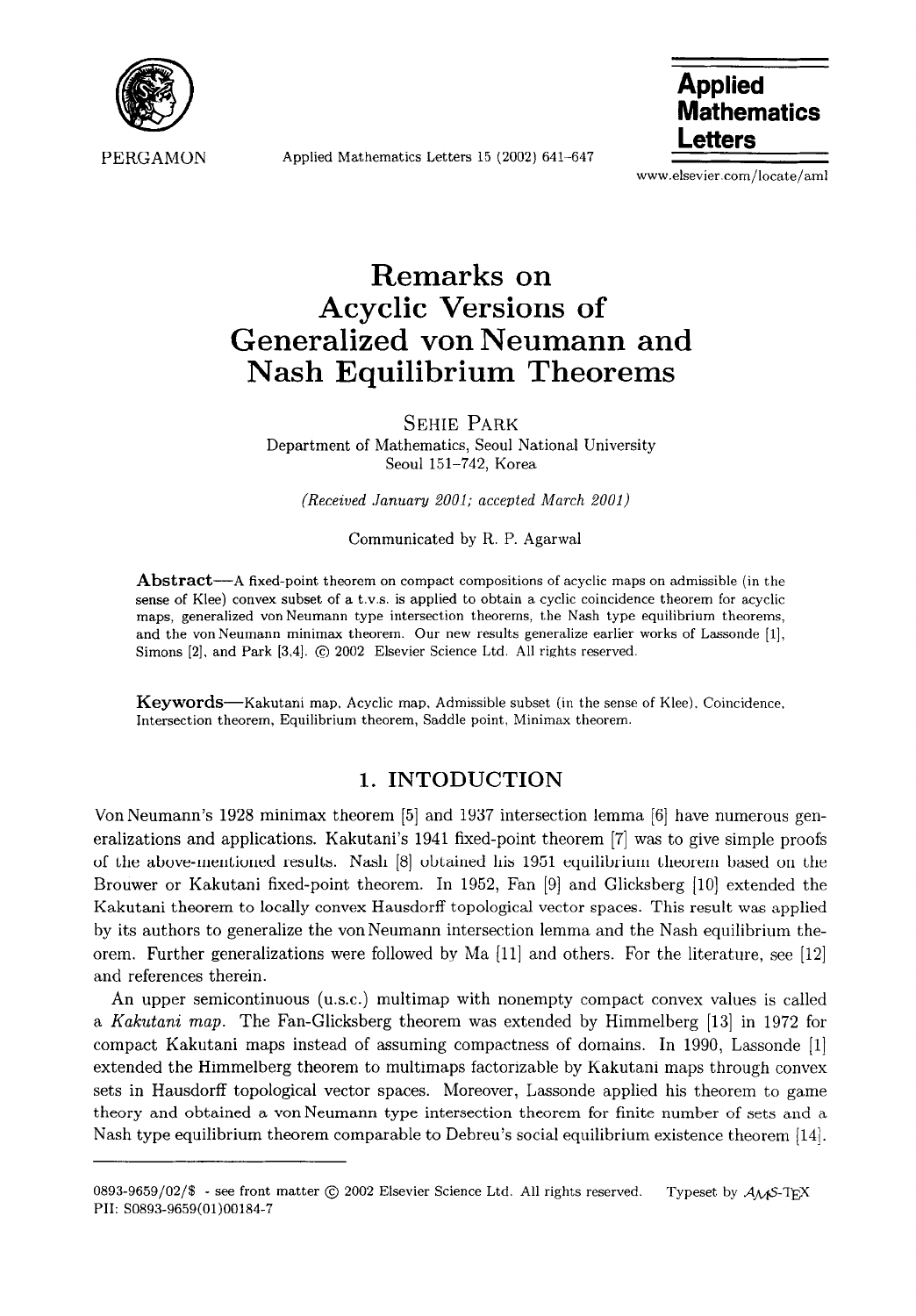Recall that a nonempty topological space is said to be *acyclic* if all of its reduced Cech homology groups over rationals vanish. *Note* that any convex or star shaped subset of a topological vector space is contractible, and any contractible space is acyclic. A multimap is said to be *acyclic* if it is U.S.C. with compact acyclic values. In 1946, the Kakutani fixed-point theorem was extended for acyclic maps by Eilenberg and Montgomery [15]. This result was applied by the present author **[16]** to give acyclic versions of the social equilibrium existence theorem due to Debreu 1141, saddle point theorems, minimax theorems, and the Nash equilibrium theorem. Moreover, the present author [17,18] obtained a fixed-point theorem for compact compositions of acyclic maps defined on admissible (in the sense of Klee) convex subsets of topological vector spaces. This new fixed-point theorem was applied in [4] to deduce acyclic versions of the von Neumann intersection theorem, the minimax theorem, the Nash equilibrium theorem, and others.

Our aim in this paper is to show that, by following Lassonde's method in [l], our fixed-point theorem implies more general formulations of results of Lassonde [l], Park [3,4], and others.

In Section 3, we give a Simons type cyclic coincidence theorem for acyclic maps as an application of our fixed-point theorem. Section 4 deals with the vonNeumann type intersection theorem for graphs of compact compositions of acyclic maps. Finally, in Section 5, we obtain the Nash type equilibrium theorem under much general assumptions. A saddle point or minimax theorem is added.

#### **2. PRELIMINARIES**

A *multimap* or *map*  $T: X \rightarrow Y$  is a function from X into the power set of Y with nonempty values, and  $x \in T^-(y)$  if and only if  $y \in T(x)$ .

For topological spaces X and Y, a map  $T : X \to Y$  is sad to be *closed* if its graph  $Gr(T) =$  $\{(x,y): x \in X, y \in T(x)\}$  is closed in  $X \times Y$ , and *compact* if the closure  $T(X)$  of its range  $T(X)$ is compact in Y.

A map  $T: X \to Y$  is said to be upper *semicontinuous* (u.s.c.) if for each closed set  $B \subset Y$ , the set  $T^-(B) = \{x \in X : T(x) \cap B \neq \emptyset\}$  is a closed subset of X; lower semicontinuous (l.s.c.) if for each open set  $B \subset Y$ , the set  $T^{-}(B)$  is open; and *continuous* if it is u.s.c. and l.s.c. Note that every U.S.C. map *T* with closed values is closed.

Let  $K$  denote the class of the Kakutani maps,  $K_c$  finite compositions of the Kakutani maps, V the class of acyclic maps, and  $V_c$  finite compositions of acyclic maps. For example,  $V_c(X, Y) =$  ${F: X \rightarrow Y \mid F \in \mathbb{V}_c}.$ 

Throughout this paper, all topological vector spaces (t.v.s.) are assumed to be Hausdorff.

A nonempty subset X of a t.v.s. E is said to be *admissible* (in the sense of Klee) provided that, for every compact subset *K* of X and every neighborhood *V* of the origin 0 of *E,* there exists a continuous map  $h: K \to X$  such that  $x - h(x) \in V$  for all  $x \in K$  and  $h(K)$  is contained in a finite-dimensional subspace *L* of *E.* 

Note that every nonempty convex subset of a locally convex t.v.s. is admissible. Other examples of admissible t.v.s. are  $l^p$  and  $L^p(0,1)$  for  $0 < p < 1$ , the space  $S(0,1)$  of equivalence classes of measurable functions on [0, 1], the Hardy spaces  $H^p$  for  $0 < p < 1$ , certain Orlicz spaces, ultrabarrelled t.v.s. admitting Schauder basis, and others. Note also that any locally convex subset of an  $F$ -normable t.v.s. is admissible and that every compact convex locally convex subset of a t.v.s. is admissible. For details, see [18] and references therein.

The following particular form of our fixed-point theorem in [17,18] is the basis of our arguments in this paper.

**THEOREM 1.** *Let E be a t.v.s. and X an admissible convex subset of E. Then any compact map*   $F \in \mathbb{V}_c(X, X)$  has a fixed point.

Let  $\mathbb{Z}_{n+1} = \{0, 1, \ldots, n\}$  with  $n+1$  interpreted as 0.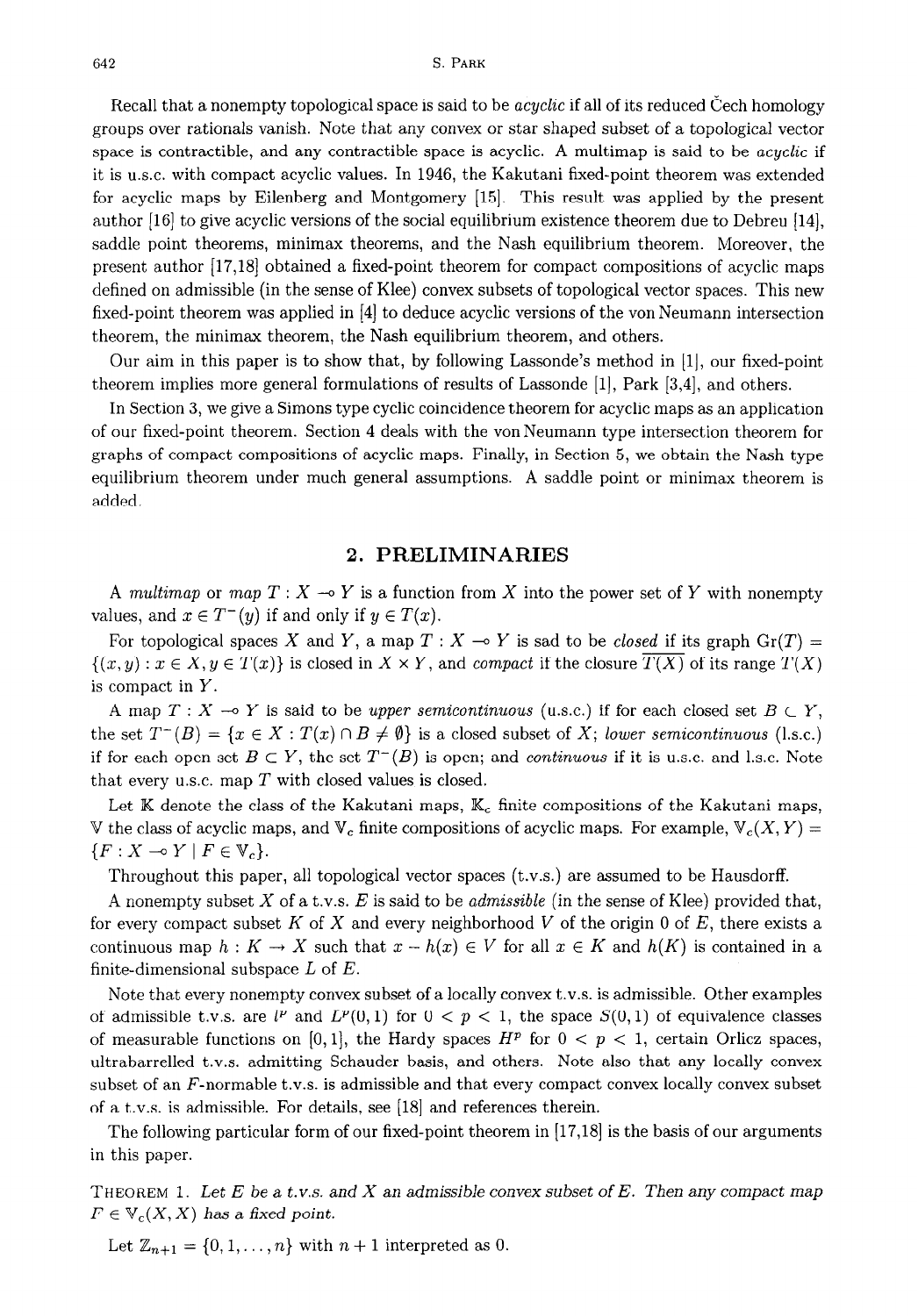# **3. CYCLIC COINCIDENCE THEOREMS FOR ACYCLIC MAPS**

Simons [2] obtained several interesting results on cyclical coincidences and Park [3] generalized all the main results of [2] to much wider classes of multimaps, for example, to acyclic maps instead of Kakutani maps.

In this section, as an application of Theorem 1, we give a generalization of only one of the results in [3] and note that the other results in it may have similar generalized forms.

THEOREM 2. Let  $n \geq 0$  and, for each  $i \in \mathbb{Z}_{n+1}$ , let  $Y_i$  be a convex set in a t.v.s.  $E_i$ , and  $V_i \in V(Y_k, Y_{k+1})$  be compact. If  $Y_0 \times Y_1 \times \cdots \times Y_n$  is an admissible subset of  $E_0 \times E_1 \times \cdots \times E_n$ , then there exists  $(y_0, y_1, \ldots, y_n) \in Y_0 \times Y_1 \times \cdots \times Y_n$  such that  $y_{i+1} \in V_i(y_i)$  for all  $i \in \mathbb{Z}_{n+1}$ . PROOF.

CASE 1.  $n = 0$ . This follows from Theorem 1.

CASE 2.  $n \geq 1$ . Let  $X = Y_0 \times \cdots \times Y_n$  and  $E = E_0 \times \cdots \times E_n$  and define  $V : X \to X$  by

 $V(y_0, \ldots, y_n) = V_n(y_n) \times V_0(y_0) \times \cdots \times V_{n-1}(y_{n-1})$ 

for  $(y_0, \ldots, y_n) \in X$ . Note that X is an admissible convex subset of  $E, V \in V(X, X)$ , and V is compact. Therefore, by Theorem 1 or Case 1, there exists an  $x = (y_0, \ldots, y_n) \in X$  such that  $x \in V(x)$ . This completes our proof.

REMARK 1. Note that X is admissible in E if each  $Y_i$  is admissible in  $E_i$ .

REMARK 2. If all  $Y_i$  are nonempty compact convex subsets of locally convex t.v.s., Theorem 2 reduces to our previous work [3, Theorem 3], which generalizes earlier works of Simons [2, Theorem 2.51 and a number of others; see [3].

## **4. THE VONNEUMANN TYPE INTERSECTION THEOREM**

Let  $\{X_i\}_{i\in I}$  be a family of nonempty sets, and let  $i\in I$  be fixed. Let

$$
X = \prod_{j \in I} X_j \quad \text{and} \quad X^i = \prod_{j \in I \setminus \{i\}} X_j.
$$

If  $x^i \in X^i$  and  $j \in I\backslash\{i\}$ , let  $x^i_j$  denote the j<sup>th</sup> coordinate of  $x^i$ . If  $x^i \in X^i$  and  $x_i \in X_i$ , let  $[x^i, x_i] \in X$  be defined as follows: its i<sup>th</sup> coordinate is  $x_i$  and, for  $j \neq i$ , the j<sup>th</sup> coordinate is  $x_i^i$ . Therefore, any  $x \in X$  can be expressed as  $x = [x^i, x_i]$  for any  $i \in I$ , where  $x^i$  denotes the projection of x in  $X^i$ .

For a subset  $A \subset X$ ,  $x^i \in X^i$ , and  $x_i \in X_i$ , let

$$
A(x^{i}) := \{y_{i} \in X_{i} : [x^{i}, y_{i}] \in A\} \quad \text{and} \quad A(x_{i}) := \{y^{i} \in X^{i} : [y^{i}, x_{i}] \in A\}.
$$

In our previous work  $[4,$  Theorem 2', we obtained the following.

THEOREM 3. Let I be any index set,  $\{X_i\}_{i\in I}$  a family of convex sets, each in a *t.v.s.*  $E_i$ ,  $K_i$  a nonempty compact subset of  $X_i$ , and  $A_i$  a closed subset of  $X = \prod_{j \in I} X_j$  for each  $i \in I$ . Suppose that for each  $x^i \in X^i$ ,  $A_i(x^i)$  is a nonempty convex subset of  $K_i$  except a finite number of *i*'s for which  $A_i(x^i)$  is an acyclic subset of  $K_i$ . If X is admissible in  $E = \prod_{j \in I} E_j$ , then  $\bigcap_{j \in I} A_j \neq \emptyset$ .

REMARKS 1. If  $I = \{1, 2\}$ ,  $E_i$  are Euclidean,  $X_i = K_i$ , and  $A_i(x^i)$  are nonempty and convex, then Theorem 2 reduces to the intersection lemma of von Neumann [6].

REMARK 2. If each  $X_i = K_i$  is a compact convex subset of a locally convex t.v.s.  $E_i$  and  $A_i(x^i)$ is a nonempty convex subset of  $X_i$  for each i, then Theorem 3 reduces to Fan [9, Theorem 2], from which Ma [ll] could deduce generalizations of the Fan intersection theorem, Fan's analytic alternative, and the Nash theorem in [9,19] for arbitrary family of sets. Ma's results are generalized by Park  $[20,$  Theorems 4.3, 8.1, and 8.2]. Note that Remark  $(2)$  of  $[4,$  Theorem  $2'$  is incorrectly stated.

For a finite family, we have the following.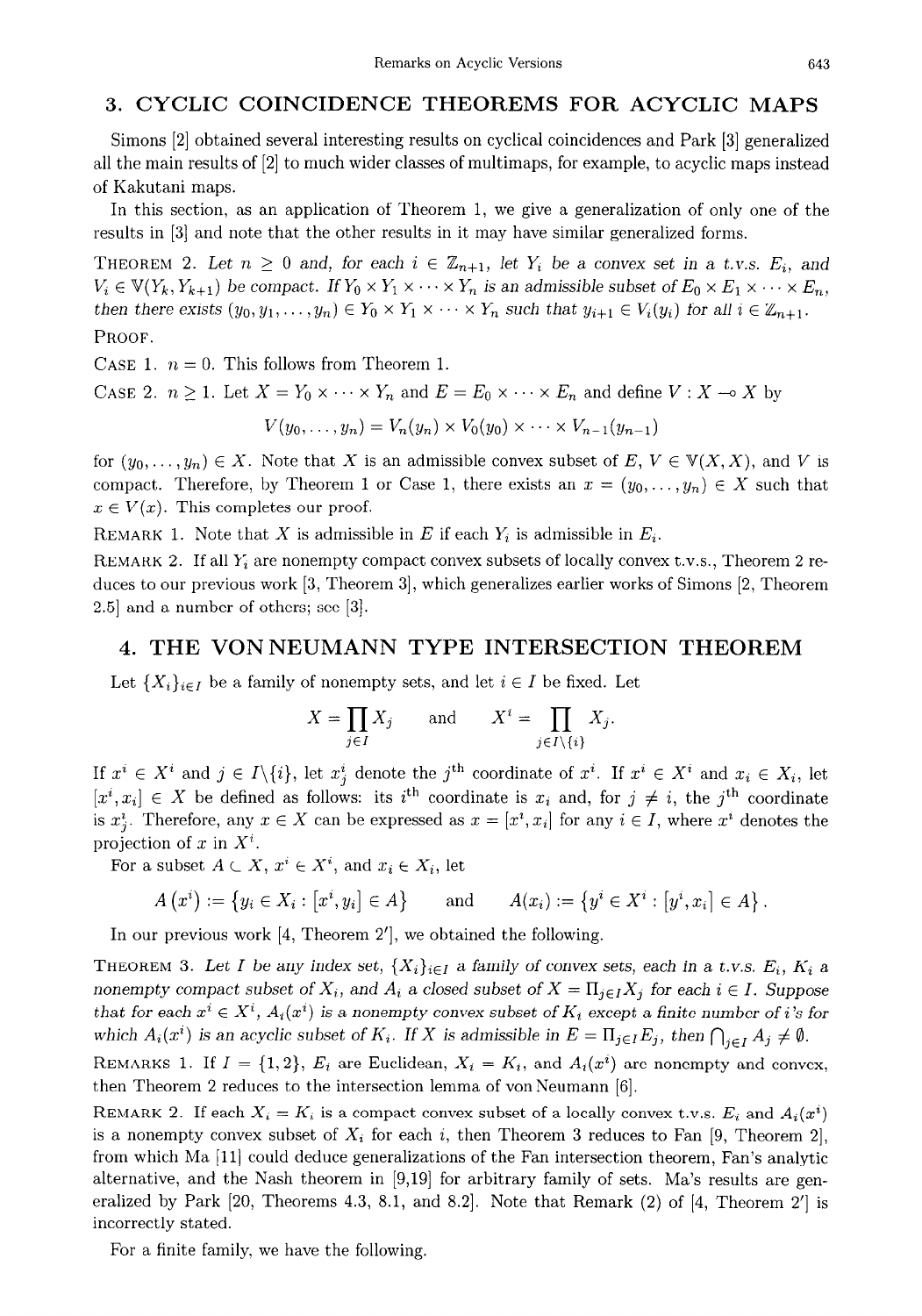THEOREM 4. Let  $X_0$  be a topological space, and  $X_1, X_2, \ldots, X_n$  be  $n (\geq 1)$  convex sets, each in a *t.v.s.*  $E_i$  for each  $i = 1, \ldots, n$ ; and let  $F_i \in V_c(X^i, X_i)$  for each  $i = 0, 1, \ldots, n$ . If  $X^0$  is admissible in  $E^0$  and if all the multimaps  $F_i$  are compact except possibly  $F_n$ , then  $\bigcap_{i=0}^n \text{Gr}(F_i) \neq \emptyset$ .

**PROOF.** For each  $i \in \mathbb{Z}_{n+1}$ , define a multimap  $V_i : X^i \to X^{i+1}$  by letting

$$
V_i(x^i) := F_i(x^i) \times \prod_{\substack{j \in \mathbb{Z}_{n+1} \\ j \notin \{i, i+1\}}} \{x_j^i\}, \quad \text{for } x^i \in X^i.
$$

Then  $V_i \in \mathbb{V}_c(X^i, X^{i+1})$  for each  $i \in \mathbb{Z}_{n+1}$ . Hence, the multimap  $V : X^0 \to X^0$  defined by  $V = V_n \circ V_{n-1} \circ \cdots \circ V_0$  belongs to  $V_c(X^0, X_0)$ .

- (1)  $X^0$  is an admissible convex subset of the t.v.s.  $E^0 = \prod_{i=1}^n E_i$ .
- (2) We claim that *V* is compact. In fact, for each  $i = 0, 1, \ldots, n 1$ , let  $K_i$  be a compact subset satisfying  $F_i(X^i) \subset K_i \subset X_i$ .

Note that

$$
V_0(X^0) \subset K_0 \times X_2 \times \cdots \times X_n,
$$
  
\n
$$
V_1 \circ V_0(X^0) \subset K_0 \times K_1 \times X_3 \times \cdots \times X_n,
$$

and finally,

$$
V_{n-1} \circ V_{n-2} \circ \cdots \circ V_0 \left( X^0 \right) \subset K_0 \times K_1 \times \cdots \times K_{n-1}.
$$

Therefore,  $V(X^0)$  is contained in the compact set  $V_n(K_0 \times K_1 \times \cdots \times K_{n-1})$ . Thus, *V* is compact.

Therefore, by Theorem 1,  $V \in V_c(X^0, X^0)$  has a fixed point  $x^0 \in V(x^0)$ . Hence, there exist  $x^1 \in X^1, \ldots, x^n \in X^n$  such that  $x^{i+1} \in V_i(x^i)$  for each  $i \in \mathbb{Z}_{n+1}$ , which implies

$$
x_{i}^{i+1} \in F_{i}(x^{i}), \qquad \text{for each } i \in \mathbb{Z}_{n+1}
$$
 (1)

and

$$
x_j^{i+1} = x_j^i, \qquad \text{for each } j \in \mathbb{Z}_{n+1}, \quad j \neq i, \quad j \neq i+1. \tag{2}
$$

From (2), it follows that  $x_j^i = x_j^k$  for any  $i, j, k \in \mathbb{Z}_{n+1}$  with  $j \neq i, j \neq k$ . Therefore,  $[x^i, x_i^{i+1}] =$  $[x^k, x_k^{k+1}]$  for any  $i, k \in \mathbb{Z}_{n+1}$ . Let us denote by x the point of X given by  $x := [x^i, x_i^{i+1}]$  for any  $i \in \mathbb{Z}_{n+1}$ . From (1), we have  $x \in \text{Gr}(F_i)$  for each  $i \in \mathbb{Z}_{n+1}$ , and hence,  $\bigcap_{i=0}^n \text{Gr}(F_i)$  is not empty. This completes our proof.

REMARK 1. If  $X_0$  is a convex set in a t.v.s.,  $X_1, X_2, \ldots, X_n$  are convex subsets of locally convex t.v.s. and  $F_i \in \mathbb{K}_c(X^i, X_i)$  for each  $i = 0, 1, ..., n$ , then Theorem 4 reduces to Lassonde [1, Theorem 5. Note that we followed his ingenious proof.

REMARK 2. If  $X_0$  is also a convex subset of a t.v.s., X is admissible in E, and all of the multimaps  $F_i$  are compact, then Theorem 4 reduces to [4, Theorem 2].

COROLLARY 4.1. *Let X be* a topological space and Y an admissible convex subset of a t.v.s. *E.*  Let  $F \in V_c(X, Y)$  and  $G \in V_c(Y, X)$ . If *F* is compact, then  $Gr(F) \cap Gr(G) \neq \emptyset$ .

REMARK. Even if X is compact, Corollary 4.1 improves  $[4,$  Theorem 3, which in turn generalizes Chang [21, Theorem 31, Fan [9, Theorem 21, and the celebrated intersection lemma of von Neumann [6]. From [4, Theorem 3], we deduced two minimax theorems of the von Neumann type.

## **5. THE NASH TYPE EQUILIBRIUM THEOREM**

From Theorem 4, we have the following generalized form of quasi-equilibrium theorems or social equilibrium existence theorems (in the sense of [14]).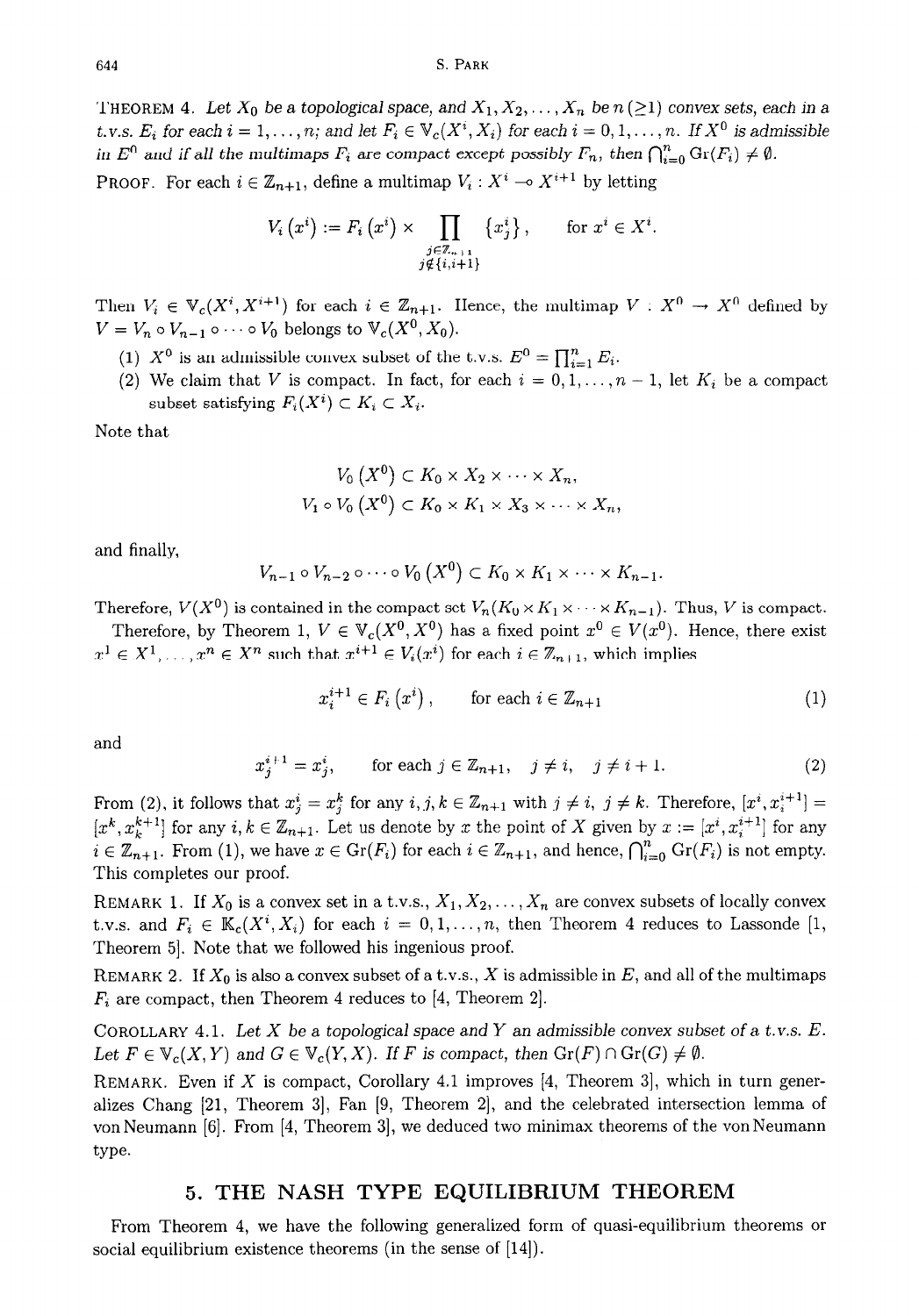THEOREM 5. Let  $X_0$  be a topological space and  $X_1, X_2, \ldots, X_n$  be  $n (\geq 1)$  convex subsets, each in a t.v.s. For  $i = 0, 1, ..., n$ , let  $S_i : X^i \to X_i$  be closed maps with compact values, and  $f_i, g_i: X = \prod_{i=0}^n X_i \rightarrow \mathbf{R}$  u.s.c. real functions. Suppose that for each  $i = 0, 1, 2, ..., n$ ,

- (i)  $g_i(x) \leq f_i(x)$  for each  $x \in X$ ;
- (ii) the function  $M_i: X^i \to \mathbf{R}$  defined by

$$
M_i\left(x^i\right) := \max_{y_i \in S_i(x^i)} g_i\left[x^i, y_i\right], \qquad \text{for } x^i \in X^i
$$

is I.s.c.; and

(iii) *for each*  $x^i \in X^i$ ,  $\{x_i \in S_i(x^i) : f_i[x^i, x_i] \geq M_i(x^i)\}\$  *is acyclic.* 

*If*  $X^0$  is admissible in  $E^0$  and *if all the multimaps*  $S_i$  are compact except possibly  $S_n$  and  $S_n$ *is u.s.c., then there exists an equilibrium point*  $\hat{x} \in X$ ; that is,

 $\hat{x}_i \in S_i(\hat{x}^i)$  and  $f_i(\hat{x}) \ge \max_{u_i \in S_i(\hat{x}^i)} g_i\left[\hat{x}^i, y_i\right]$ , for all  $i \in \mathbb{Z}_{n+1}$ .

PROOF. For each  $i \in \mathbb{Z}_{n+1}$ , define  $F_i : X^i \to X_i$  by letting

$$
F_i(x^i) := \{ x_i \in S_i(x^i) : f_i[x^i, x_i] \ge M_i(x^i) \}
$$

for  $x^i \in X^i$ . Note that each  $F_i(x^i)$  is nonempty by (ii) since  $S_i(x^i)$  is compact and  $g_i[x^i, \ldots, x^i]$ is u.s.c. on  $S_i(x^i)$ . We show that  $Gr(F_i)$  is closed in  $X^i \times S_i(X^i)$ . In fact, let  $[x^i_\alpha, y^\alpha_i] \in Gr(F_i)$ and  $[x^i_\alpha, y^\alpha_i] \rightarrow [x^i, y_i]$ . Then

$$
f_i\left[x^i, y_i\right] \ge \overline{\lim_{\alpha}} f_i\left[x^i_{\alpha}, y_i^{\alpha}\right] \ge \overline{\lim_{\alpha}} M_i\left(x^i_{\alpha}\right) \ge \underline{\lim_{\alpha}} M_i\left(x^i_{\alpha}\right) \ge M_i\left(x^i\right)
$$

and, since  $Gr(S_i)$  is closed in  $X^i \times \overline{S_i(X^i)}$ ,  $y_i^{\alpha} \in S_i(x_{\alpha}^i)$  implies  $y_i \in S_i(x^i)$ . Hence,  $[x^i, y_i] \in$ *Gr(Fi).* Therefore, all *Fi* are closed.

Since  $F_i$  is compact for all  $i \neq n$ ,  $F_i$  is u.s.c. for  $i \neq n$ . Moreover,  $S_n$  is u.s.c. with compact values by assumption and  $F_n$  is closed,  $F_n = S_n \cap F_n$  is u.s.c. Hence, we have  $F_i \in V(X^i, X_i)$ . Therefore, by Theorem 4, we have an  $\hat{x} \in \bigcap_{i=1}^n \text{Gr}(F_i)$ ; that is,  $\hat{x}_i \in F_i(\hat{x}^i)$  for all  $i \in \mathbb{Z}_{n+1}$ . this completes our proof.

REMARK 1. In our previous work [16, Theorem l], we obtained a variation of Theorem 5 for the case  $X_i$  are acyclic polyhedra and this generalizes the social equilibrium theorem of Debreu [14]. REMARK 2. Note that Theorem 5 sharpens our earlier results [20, Theorem 5.1] and [4, Theo $rem 6$ .

REMARK 3. If  $S_i$  are u.s.c., by Berge's theorem,  $M_i$  is automatically u.s.c. since  $g_i$  is u.s.c. if  $S_i$ and  $g_i$  are continuous, Condition (ii) holds immediately by Berge's theorem, and hence, each  $M_i$ is continuous; see [16].

Therefore, we have the following particular form of Theorem 5.

THEOREM 6. Let  $X_0$  be a topological space, and  $X_1, X_2, \ldots, X_n$  be  $n (\geq 1)$  convex subsets, each in a *t.v.s.* For  $i = 0, 1, ..., n$ , let  $S_i : X^i \to X_i$  be a continuous multimap with compact values and let  $f_i$ :  $X = \prod_{i=0}^n X_i \to \mathbf{R}$  be a continuous function such that for each *i*, the following holds:

• for each  $x^i \in X^i$  and each  $\alpha \in \mathbf{R}$ , the set  $\{x_i \in S_i(x^i) : f_i[x^i, x_i] \geq \alpha\}$  is empty or acyclic.

If  $X^0$  is admissible and if all the multimaps  $S_i$  are compact except possibly  $S_n$ , then there is an equilibrium point  $\hat{x} \in X$ .

REMARK. If  $X_0$  is a convex subset of a t.v.s., each  $X_i$  for  $i \neq 0$  is a convex subset of a locally convex t.v.s., each  $S_i$  is convex-valued, and if for each  $x^i \in X^i$ , the function  $x_i \to f_i[x^i, x_i]$  is quasi-concave on  $X_i$ , then Theorem 6 reduces to Lassonde [1, Theorem 6], which in turn extends the Nash equilibrium theorem.

The following is a generalization of the Nash theorem.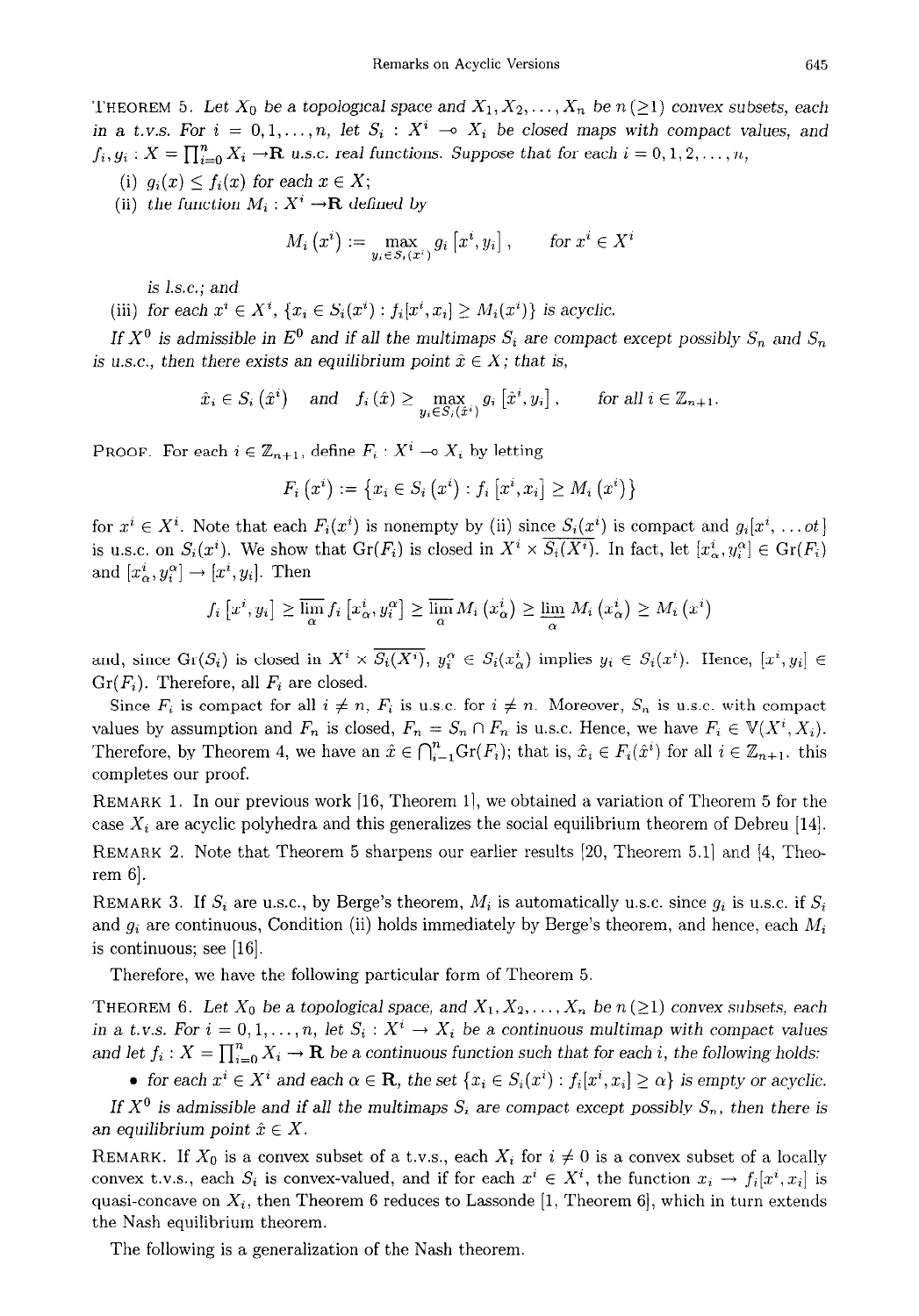COROLLARY 6.1. Let  $X_0$  be a compact topological space and  $X_1, X_2, \ldots, X_n$  be  $n (\geq 1)$  compact convex subsets, each in a t.v.s. For each  $i = 0, 1, \ldots, n$ , let  $f_i : X \to \mathbf{R}$  be a continuous function such that

(1) for each  $x^i \in X^i$  and each  $\alpha \in \mathbf{R}$ , the set

$$
\left\{x_i \in X_i : f_i\left[x^i, x_i\right] \ge \alpha\right\}
$$

is empty or acyclic.

If  $X^0$  is admissible, then there exists a point  $\hat{x} \in X$  such that

$$
f_i(\hat{x}) = \max_{y_i \in X_i} f_i\left[\hat{x}^i, y_i\right], \quad \text{for all } i \in \mathbb{Z}_{n+1}.
$$

REMARK 1. A particular form of Corollary 6.1 was given by Park [4, Theorem 71.

REMARK 2. If all  $X_i$  are compact convex subsets of Euclidean spaces and if  $x_i \mapsto f_i[x^i, x_i]$  is quasi-concave for each  $x^i \in X^i$ , then Corollary 6.1 reduces to the Nash equilibrium theorem [8].

COROLLARY 6.2. Let X be a compact topological space and Y an admissible compact *convex*  subset of a t.v.s. Let  $f: X \times Y \to \mathbf{R}$  be a continuous function. Suppose that for each  $x_0 \in X$ and  $y_0 \in Y$ , the sets

$$
\left\{x \in X : f(x, y_0) = \max_{\xi \in X} f(\xi, y_0)\right\}
$$

and

$$
\left\{ y \in Y : f(x_0, y) = \min_{\eta \in Y} f(x_0, \eta) \right\}
$$

are acyclic. Then

(1) f has a saddle point  $(X_0, y_0) \in X \times Y$ ; that is,

$$
\min_{\eta \in Y} f(x_0, y) = f(x_0, y_0) = \max_{\zeta \in X} f(\zeta, y_0);
$$

(2) we have *the* minimax equality

$$
\max_{x \in X} \min_{y \in Y} f(x, y) = \min_{y \in Y} \max_{x \in X} f(x, y).
$$

PROOF. Note that a saddle point is a particular case of an equilibrium point for two agents  $(i = 0, 1)$  in Corollary 6.1 for  $X_0 = X$ ,  $X_1 = Y$  and  $f_0(x, y) = f(x, y)$ ,  $f_1(x, y) = -f(x, y)$ . Then we can follow the proof of Park [4, Corollaries 1 and 2] to obtain the conclusion.

REMARK 1. Corollary 6.2 shows that the von Neumann minimax theorem holds under much milder restriction.

REMARK 2. Corollary 6.2 was obtained by the author [4, Theorems 4 and 5] using Corollary 4.1 under the restriction that  $X$  is Hausdorff.

## **REFERENCES**

- 1. M. Lassonde, Fixed points for Kakutani factorizable multifunctions, J. Math. *Anal.* Appl. 152, 46-60, (1990).
- 2. S. Simons, Cyclical coincidences of multivalued maps, J. Math. Soc. Japan 38, 515-525, (1986).
- 3. S. Park, Cyclic coincidence theorems for acyclic multifunctions on convex spaces, J. Korean Math. Soc. 29, 333-339, (1992).
- 4. S. Park, Acyclic versions of the van Neumann and Nash equilibrium theorems, J. Comp. *Appl. Math.* 113, 83-91, (2000).
- 5. J. van Neumann, Zur theorie der gesellschaftsspiele, Math. *Ann.* 100, 295-320, (1928).
- 6. J. von Neumann, Über ein ökonomisches Gleichungssystem und eine Verallgemeinerung des Brouwerscher Fixpunktsatzes, Ergeb. Math. Kolloq. 8, 73-83, (1937); A model of general economic equilibrium, *Review of Econ. Studies* 13, l-9, (1945).